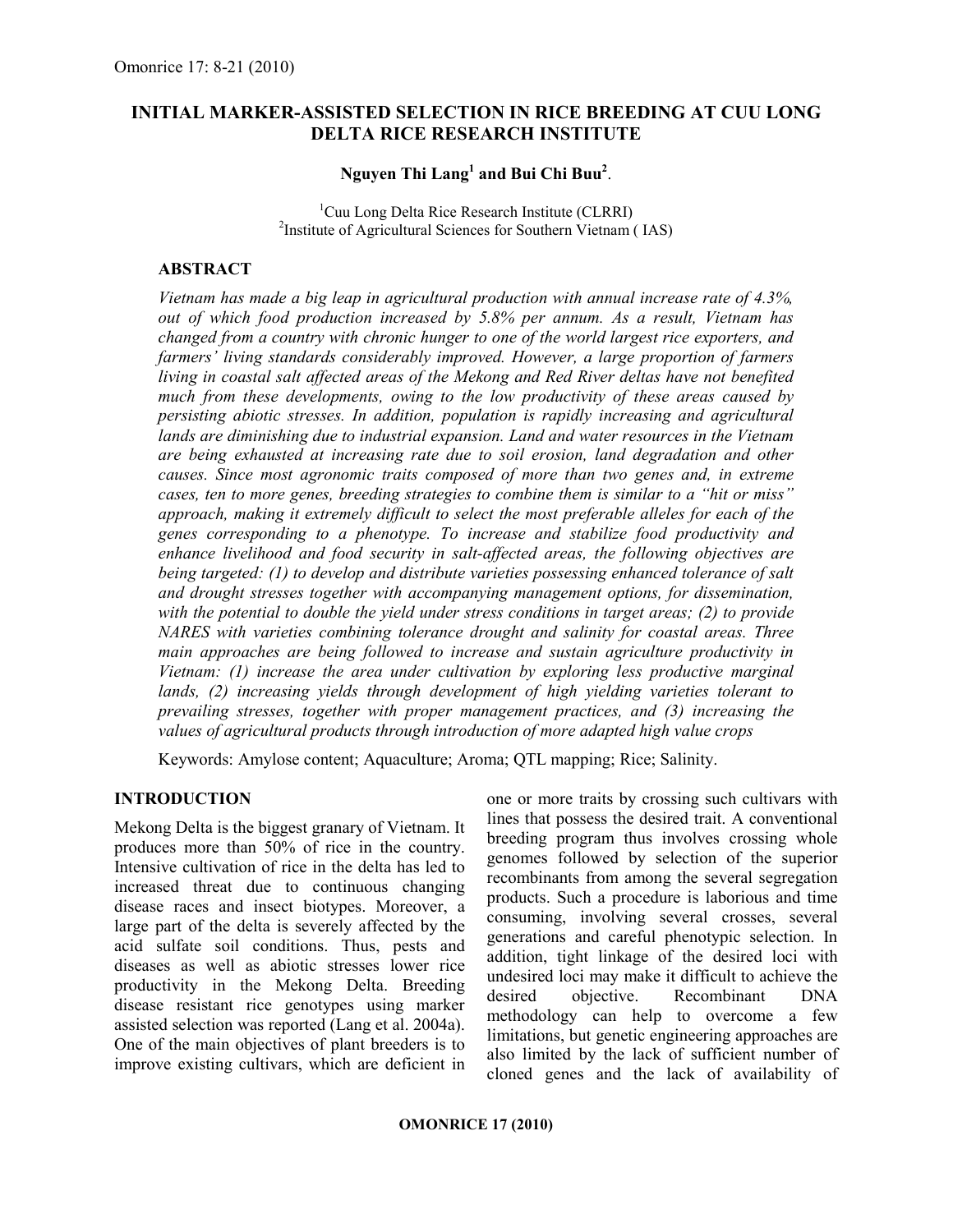standardized transformation protocols in many crop species. Moreover, polygenic traits are difficult to manipulate by genetic engineering procedures. With the advent of DNA marker technology, several types of DNA markers are now available to plant breeders and geneticists, helping them to overcome many of the problems faced during conventional breeding. This paper reports on some of the applications of DNA marker technology in our research, for genetic analysis and characterization of various rice accessions, fingerprinting for purity tests, as well as for use in marker assisted backcrossing (MASC) to breed rice varieties and hybrids possessiong particular traits such as specific grain quality and tolerance to particular biotic and abiotic stresses.

## Segregation analysis and germplasm/parental surveys

The most important step in segregation analysis is the selection of the appropriate parental lines. The parents should be genetically divergent enough to exhibit sufficient polymorphism. The parents are crossed to produce the segregating population, which could be an F2, backcross, recombinant inbred lines (RILs), or double haploids (DH). For example polymorphism between parents is identified using PCR-based markers. We made 10 crosses (Table1) to evaluate the genetic backgrounds and introgression of new varieties from donor varieties. The graphical genotypes of the population were constructed using RM13 simple sequence repeat (SSR marker). Five allelic conditions of the plants susceptible to the disease were detected: homozygotes for tolerance allele, homozygotes for susceptible allele and heterozygotes.

| No.            | Designation           | Allele       | Size (bp) |
|----------------|-----------------------|--------------|-----------|
|                | <b>IR64</b>           | B            | 150       |
| $\overline{2}$ | IR64 x C53            | A, B         | 300, 150  |
| 3              | IR64 x Jasmine85      | B, E         | 100-150   |
| 4              | IR64 x OM2514         | A            | B         |
| 5              | <b>IR24</b>           | B            | 150       |
| 6              | <b>IR24 x IR64</b>    | B            | 150       |
| 7              | $IR24 \times IR36$    | B, C         | 120-150   |
| 8              | <b>IR36</b>           | C            | 120       |
| 9              | <b>IR36 x IR24</b>    | C, B         | 120-150   |
| 10             | IR36 x Jasmine85      | C            | 120       |
| 11             | IR36 x OM2514         | C, D         | 120-140   |
| 12             | C <sub>53</sub>       | $\mathbf{A}$ | 300       |
| 13             | C53 x OM2514          | A, D         | 300-140   |
| 14             | Jasmine <sub>85</sub> | E            | 100       |
| 15             | Jasmine 85 x IR64     | E, B         | 100-150   |

Table 1: Allelic condition of RM13 locus in F2 populations (with bacterial leaf blight reaction)

Anther culture shortens the breeding cycle by rapid generation of homozygous lines in a single generation. Anther culture lines from the crosses of C53/Doc Phung and C53/Pokkali, have been developed and genotyped by RM223 (Table 2)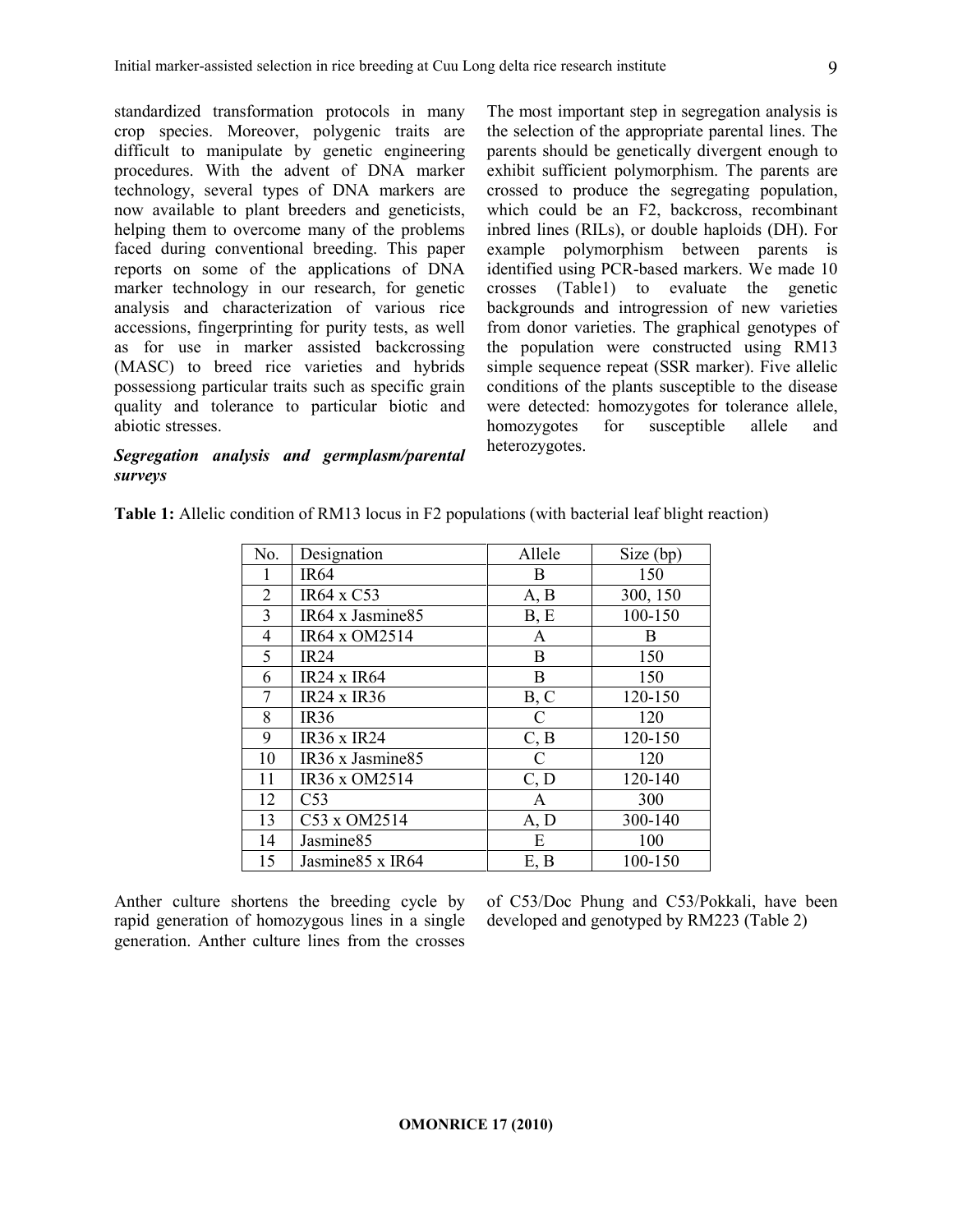| S. No.         | Designation      | Allele         | Size (bp) |
|----------------|------------------|----------------|-----------|
|                | <b>IR28</b>      | A              | 160       |
| $\overline{2}$ | Pokkali          | B              | 140       |
| $\overline{3}$ | C53/Doc phung-1  | A              | 160       |
| $\overline{4}$ | C53/Doc phung-2  | A              | 160       |
| 5              | C53/Doc phung-3  | A              | 160       |
| 6              | C53/Doc phung-17 | B              | 140       |
| 7              | C53/Doc phung-19 | B              | 140       |
| 8              | C53/Pokkali-1    | A              | 160       |
| 9              | C53/Pokkali-2    | $\overline{A}$ | 160       |
| 10             | C53/Pokkali-3    | A              | 160       |
| 11             | C53/Pokkali-5    | B              | 140       |
| 12             | C53/Pokkali-11   | B              | 140       |
| 13             | C53/Pokkali-25   | A              | 160       |
| 14             | C53/Pokkali-26   | A              | 160       |
| 15             | C53/Pokkali-27   | B              | 140       |
| 16             | C53/Pokkali-42   | B              | 140       |
| 17             | C53/Pokkali-43   | B              | 140       |
| 18             | C53/Pokkali-44   | AB             | 140-160   |

Table 2. Allelic variation of RM 223 locus in anther culture-derived populations (A2)

DNA markers can also be used for fingerprinting, and this approach has recently been used extensively for determining seed purity such as the

example of the genotypes, Ngang thom Cho Dao and Nang Nhen (Table 3).

Table.3. Application of SSR markers for fingerprinting of Nang Nhen variety detected a mixture of 30 lines.

| Marker | Numbers of allele | Chromosome | PCR product |
|--------|-------------------|------------|-------------|
| RM13   |                   |            |             |
| RM223  |                   |            |             |
| RM106  |                   |            |             |

Information on the genetic diversity in a crop species is important for selection of parental lines, for construction of populations, for various

purposes and also for studying genetic variability within a species. for example from wild rice O. officinalis is shown in Fig. 1



Figure 1. PCR – based DNA characterization of some Oryza officinalis populations at locus RM270.

### OMONRICE 17 (2010)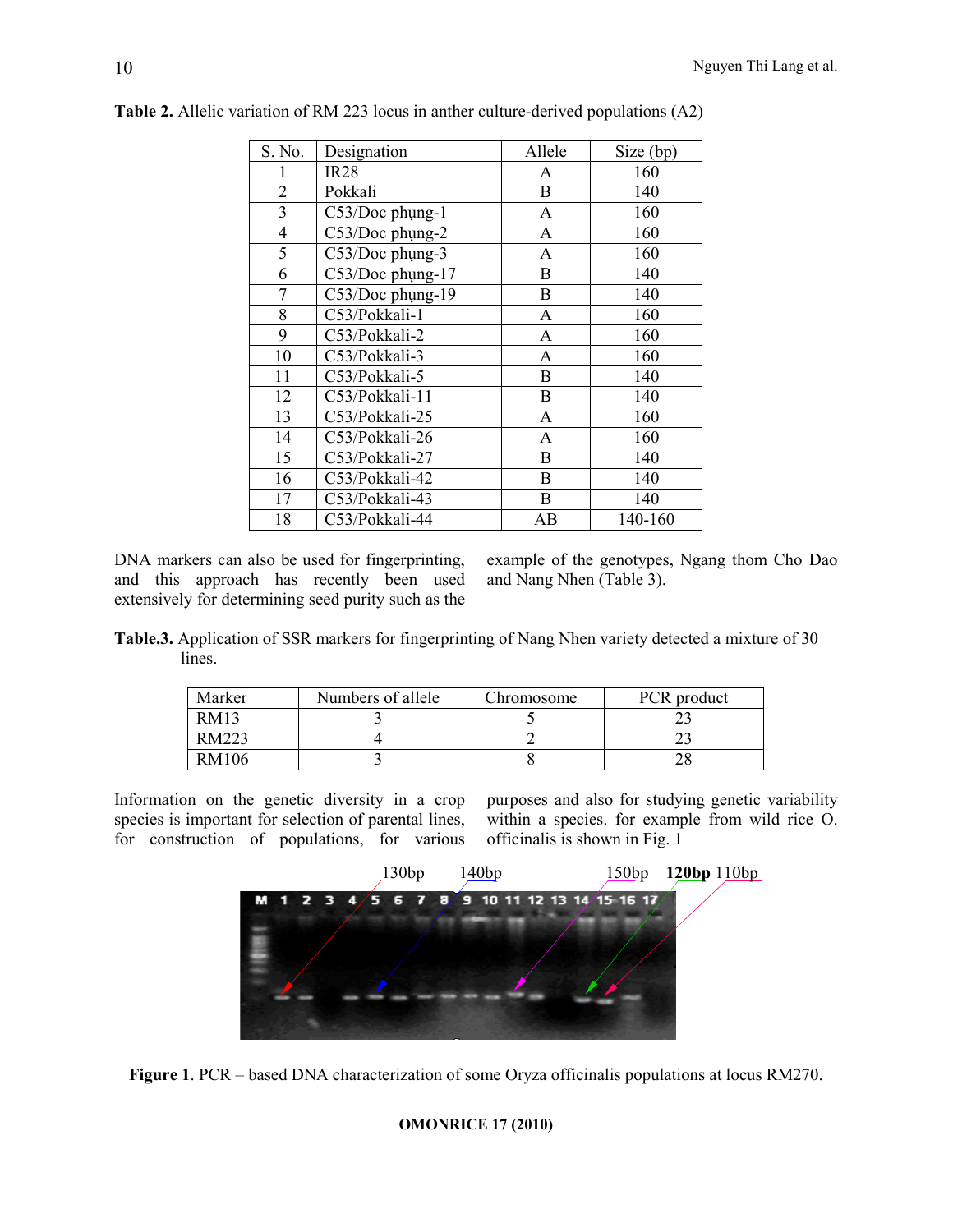| No.            | Designation    | Accession | Allele        | Size (bp) |
|----------------|----------------|-----------|---------------|-----------|
| M              | Marker         |           |               |           |
|                | O. officinalis |           | $\mathcal{C}$ | 130bp     |
| $\overline{2}$ | O. officinalis |           | $\mathcal{C}$ | 130 bp    |
| $\overline{3}$ | O. officinalis | 193       |               |           |
| $\overline{4}$ | O. officinalis | 195       | C             | 130bp     |
| 5              | O. officinalis | 196       | B             | 140 bp    |
| 6              | O. officinalis | 216       | $\mathcal{C}$ | 130 bp    |
| 7              | O. officinalis | 236       | B             | 140 bp    |
| 8              | O. officinalis | 235       | B             | 140 bp    |
| 9              | O. officinalis | 231       | B             | 140 bp    |
| 10             | O. officinalis | 234       | C             | 130bp     |
| 11             | O. officinalis | 230       | A             | 150 bp    |
| 12             | O. officinalis | 233       | C             | 130bp     |
| 13             | O. officinalis | 229       |               |           |
| 14             | O. officinalis | 232       | D             | 120bp     |
| 15             | O. officinalis | 228       | E             | 110bp     |
| 16             | PTB33          |           | A             | 150bp     |

Table 4. Genotyping of selected lines of O. officinalis using marker RM270.

### Understanding germplasm relationships

Understanding and management of the natural variation present within the domestic cultivars and wild relatives of a plant species is very important in the establishment of an efficient program aimed at crop improvement. Exploiting natural variation is very important for several reasons: genetic uniformity in crops is undesirable because it tends to make the crop vulnerable to epidemics and environmental disasters resulting in yield loss. Many wild relatives of crop plants contain genes which confer resistance to biotic stresses such as pests and diseases and tolerance to abiotic stresses such as drought, cold, and salinity (Lang et al, 2005a). When such traits are incorporated into economically important varieties, large yield losses can be avoided. In addition, the breeder also aims at improving certain desired characters such as grain quality and yield for specific end uses. A pre-requisite for improving the overall plant characteristics is an understanding of the structure of the germplasm collection, which in turn will allow a systematic sampling of the germplasm for breeding and conservation purposes.

The genetic diversity and varietal identities of 100 local varieties with bacterial leaf blight resistance was studied. This genetic divesity ranged from 0.24 to 0.60 with an average of 0.40. DNA markers have been used to quantify the genetic diversity and determine phenetic relationships in several rice species. Cluster analysis was useful for studying the relationships among closely related accessions. The diversity of the 100 traditional varieties from Mekong delta was assessed using 34 polymorphic SSR markers and quantitative morphological characters. Molecular diversity analysis revealed genetic diversity among the 100 traditional varieties, which generated five clusters at 0.72 similarity coefficient. Some with the same variety names were classified into different clusters. Though they belong to the same cluster based on morphological markers, molecular analysis showed that they were genetically different. The genetic diversity value ranged from 0.116 to 0.894 with an average of 0.724 (Table 5)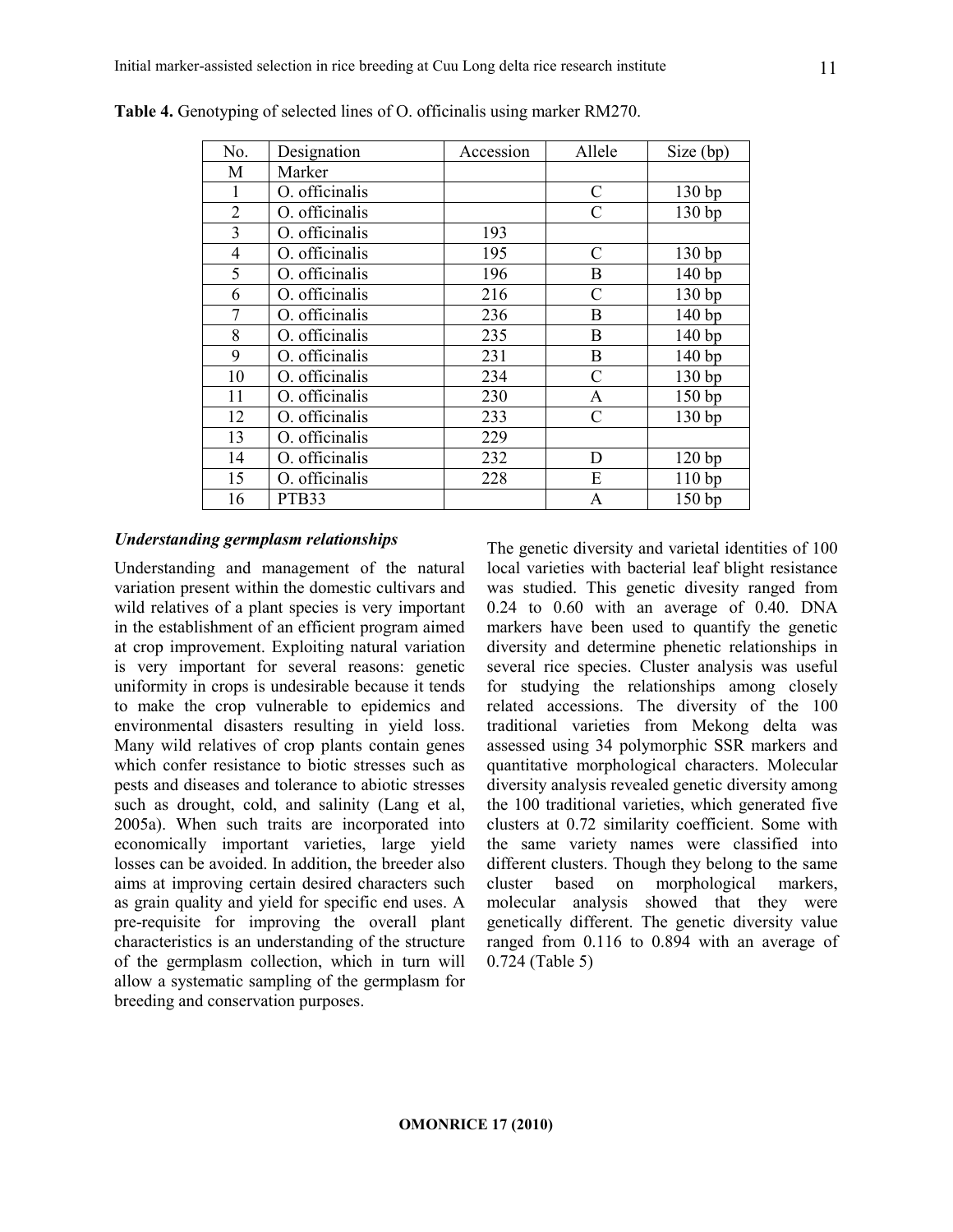| Cluster | H      |
|---------|--------|
|         | 0.1667 |
| П       | 0.1171 |
| Ш       | 0.6055 |
| IV      | 0.3633 |
|         | 0.8947 |
| Average | 0.7242 |
|         |        |

Table 5. Genetic divesity value of 100 local accessions using 34 polymorphic SSR markers.

Both the morphological and the SSR markers were able to classify the rice varieties into these agroecological groups, while (principal component analysis) provides a more complete representation of the relationships among major groups. In a "core" collection, the individuals, varieties, or accessions are classified into a limited number of entities based on their degree of similarity and a limited number of genotypes can efficiently represent a much larger group. A "core" collection thus represents most of the diversity in the germplasm collection and allows one to extrapolate conclusions to the entire collection. DNA fingerprinting has been found to extensive applications in assessment of seed purity, resolution of uncertainties, parentage, legal protection of improved varieties and genetic diagnostics.

Construction of genetic linkage maps

DNA markers in plants have been used for the development of detailed linkage maps. In order to efficiently use the innumerable polymorphisms as genetic markers, knowledge of their individual genomic locations is necessary and this information can be obtained by constructing a genetic linkage map. Thus, a genetic linkage map graphically represents the arrangement of the innumerable loci, which include morphological traits, isozymes, as well as DNA markers, along the chromosome. The distance between these loci is expressed in centimorgan (cM) which represents the recombination rates between the loci (1 cM= 10% recombination). Examples of genetic linkage maps constructed in rice at the CLRRI for mapping specific traits are shown in Table 6.

|  | Table 6. Construction of genetic linkage some maijor genes in rice at CLRRI |  |  |
|--|-----------------------------------------------------------------------------|--|--|
|  |                                                                             |  |  |

|                | Target Trait | Chromosome     | Linked markers      | Population            | Reference          |
|----------------|--------------|----------------|---------------------|-----------------------|--------------------|
|                |              | location of    |                     |                       |                    |
|                |              | <b>QTLs</b>    |                     |                       |                    |
| $\mathbf{1}$   | QTL for      | 12             | $C560-C747$ ,       | Tenasai 2 / CB        | Lang et al . 2001a |
|                | salt stress  |                | R3156-C563,         |                       |                    |
|                |              |                | C1454, C397,        |                       |                    |
|                |              |                | R1684               |                       |                    |
| $\overline{2}$ | Salt Tol     | 8              | <b>RM223</b>        | IR28/Doc Phung        | Lang et al. 2001b  |
| 3              | Salt Tol     |                | RM315               | IR64/OMCS             | Buu.and.Lang.      |
|                |              |                |                     | 2000//OMCS2000;       | 2004a              |
|                |              |                |                     | IR64/OM 1706//Om1706  |                    |
| $\overline{4}$ | Salt Tol     | $\overline{2}$ | OSR1                | IR64/OM 1706//Om 1706 | Buu and Lang       |
|                |              |                |                     |                       | 2004b              |
| $\overline{5}$ | P            | 12             |                     | OM 2395/AS 996        | Lang et al, 2005   |
|                | deficiency   |                |                     |                       |                    |
|                | tolerance    |                |                     |                       |                    |
| 6              | Drought      | 9              | RM201 linkage $0,4$ | OM 1490/WAB880-1-38-  | Lang et al., 2007  |
|                | tolerance    |                | cM                  | 18-20-P1-HB           |                    |

#### OMONRICE 17 (2010)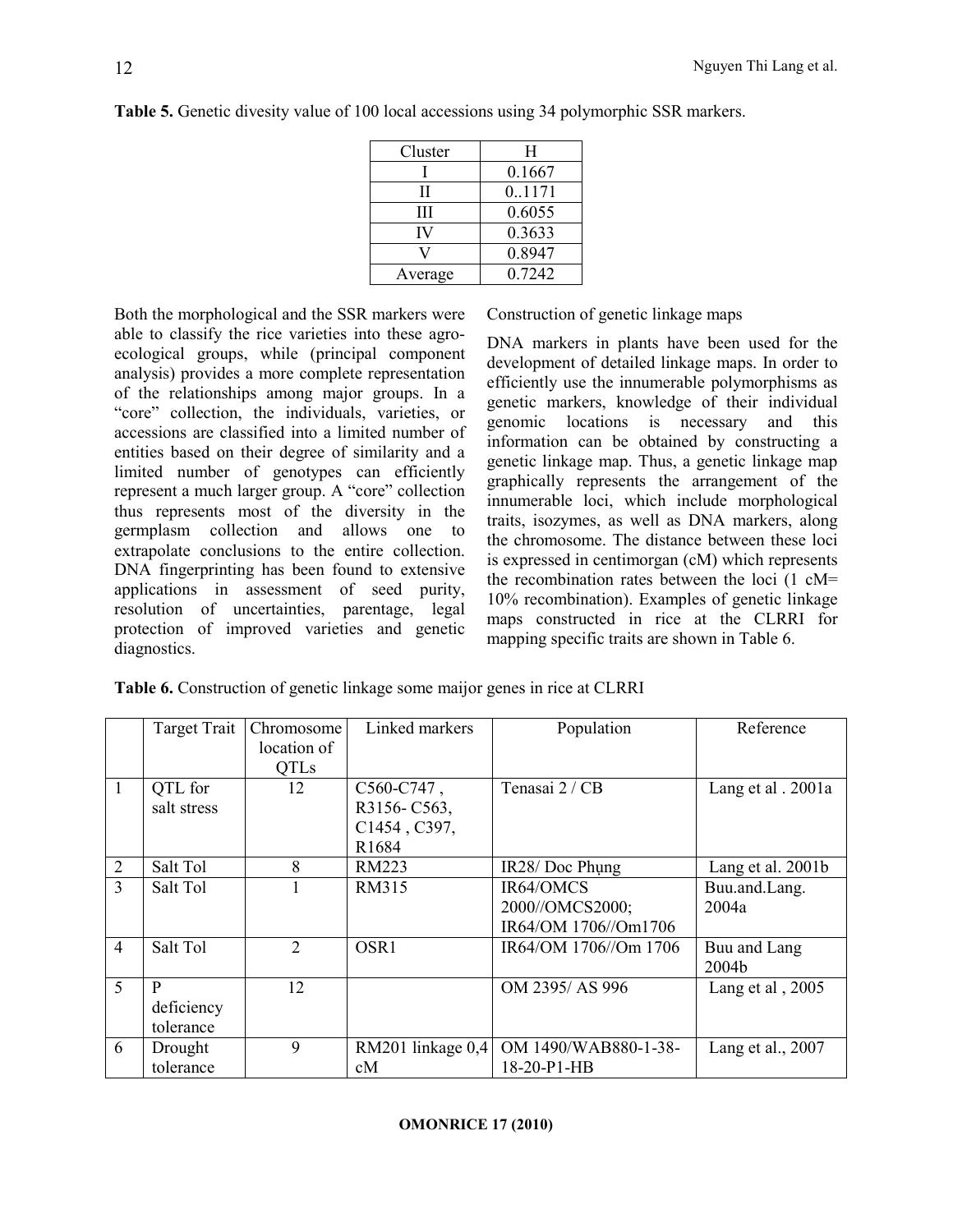|                | Target Trait         | Chromosome<br>location of<br><b>QTLs</b> | Linked markers         | Population                 | Reference            |
|----------------|----------------------|------------------------------------------|------------------------|----------------------------|----------------------|
| $\overline{7}$ | <b>Brown</b>         | 12                                       | $RM457F-R$ ,           | PTB33 / TN1                |                      |
|                | plant                |                                          | linkage at 3.5 cM      |                            |                      |
|                | hopper               |                                          |                        |                            |                      |
|                | Lang et al.,<br>1999 |                                          |                        |                            |                      |
| 8              | <b>Brown</b>         | 12                                       | RM270, linkage         | IR64/Hoa Lai               | Lang et al., $2005b$ |
|                | plant                |                                          | 0.2 cM RM260, 5        |                            |                      |
|                | hopper Res           |                                          | cM                     |                            |                      |
| 9              | Aroma                | 8                                        | RM223, RG28F-R         | IR64/Hoa Lai               | Lang et al 2004c     |
| 10             | Amylose              | 6                                        | RM42, RM276            | IR 64/ KhaoDawMali 105     | Lang et al 2004d     |
|                | Content              |                                          |                        |                            |                      |
| 11             | <b>Blast R</b>       | 6                                        | RG64:1,0cM             | OM 1308 / Te tep           | Lang et al., 2003    |
|                |                      |                                          | $3,8 \text{ cM} - 4,8$ | and Soc Nau / OM997        |                      |
| 12             | Grain                | 7                                        | <b>RM234</b>           | $BC_2F_2$ IR64 / Khao Dawk | Lang et al., $2005b$ |
|                | Protein              |                                          |                        | Mali 105.                  |                      |

#### Marker Assited Selection (MAS) for major genes

MAS is based on the concept that it is possible to infer the presence of a gene from the presence of a marker that is tightly linked to the gene. If the marker and the gene are located far apart then the possibility, they will be transmitted together to the progeny individuals. They will be reduced due to double crossover recombination events. Hence, a prerequisite to using markers in such selection is that they should be tightly linked to the gene of interest. For this purpose, saturation of specific regions containing the gene of interest on the genetic linkage map is necessary. Grain quality

This study was undertaken with the view to tag gene(s) controlling grain protein content (GPC) using molecular markers in rice. Genotype IR64 with low protein content (7.5%) was crossed to genotype Nang thom Cho Dao with high protein content (10.62%) and BC3F2 population of 149 lines was derived. The parental genotypes and BC3F2 population were analyzed with RM234. One primer pair for the locus RM234 showed association with protein content. This was further confirmed through selective genotyping. The cosegregation data on the molecular marker and protein content on 149 BC3F2 lines was analysed using single marker linear regression approach. The results showed that the linked QTL accounted for 18.1% of the variation for protein content between the parents. Significant regression suggested linkage between RM234 and a QTL for protein content on chromosome 7. The results showed that this marker-linked QTL accounted for 8.73% of the variation for protein content between the parents. The marker has been located on chromosome arm 7 (Lang et al., 2005b)

Amylose content is one of the important characteristics of grain quality of rice verities. A polymorphic microsatellite sequence closely linked to the Wx gene was reported. .The genotype Hoa lai and Khao Daw Mali 105 with low amylose content (16.8% and 19.2%, respectively) were crossed with IR64, with medium amylose content (24.5%), and 120 BC2F2 lines were derived. These BC populations showed normal distribution for amylose content. One locus associated with amylose content was identified near the Wx gene in both populations ( $P \le 0.000$ ,  $R2 = 17.8\%$ , for IR 64/ Hoa Lai and; and  $P < 0.0000$ ,  $R2 = 19.7%$  for IR64/KhawdawMali 105). The parental genotypes were analysis with 20 primer pairs for SSR markers on Chromosome 6. This QTL might be useful in marker- assisted breeding for the improvement of rice amylose content.

We also conducted genetic analysis of two traits: amylose content (AC) and gel consistency (GC), as the most important traits for cooking and eating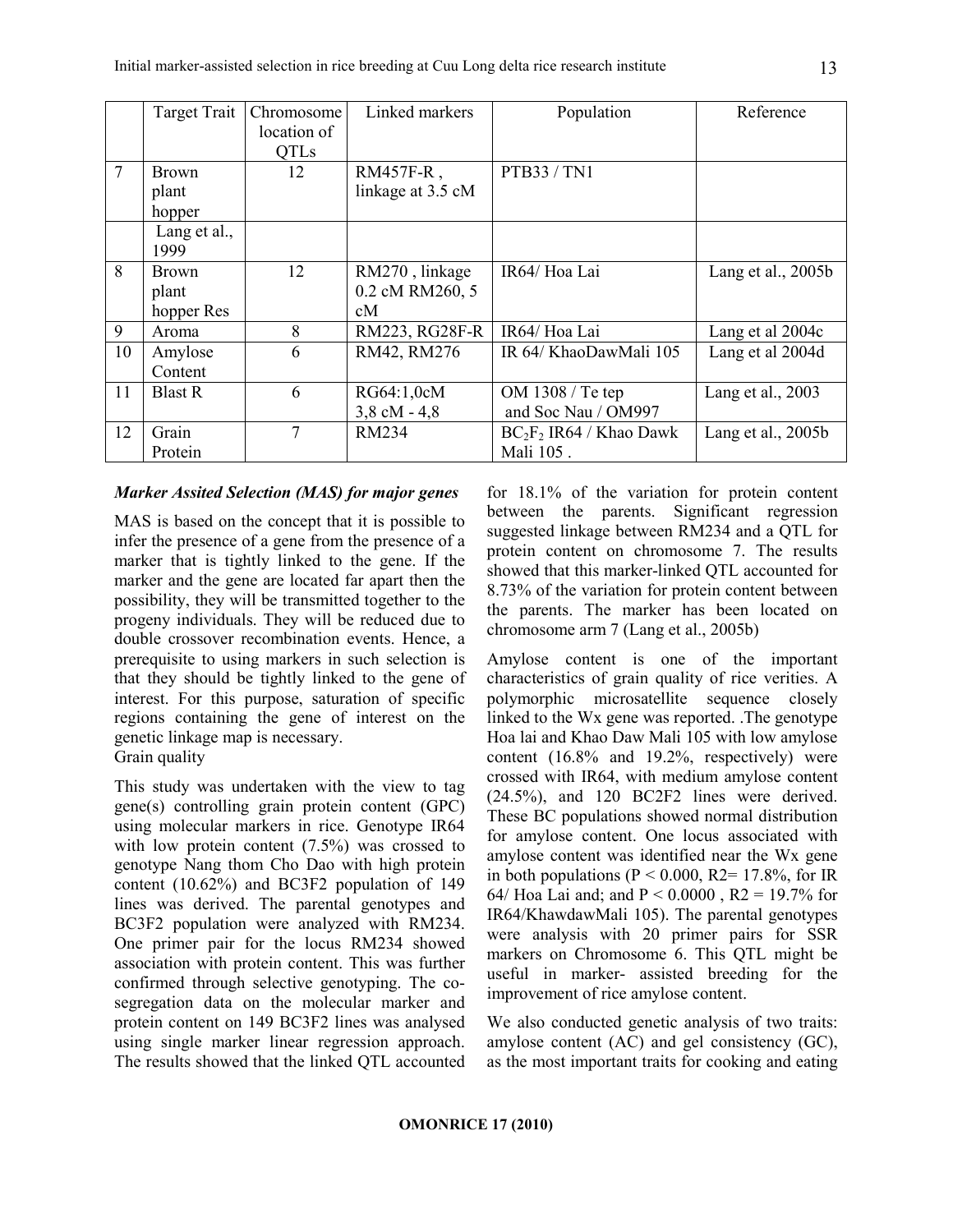quality of rice grains. The material used in the analysis included five groups: A0 (duration from 90-95 days) , A1 (duration from 95-100 days), A2 ( duration from 105-110-days), abiotic stress tolerant, and genotypes with specific traits such as aroma, together with IR64 ,Khao Daw Mali 105 as checks A microsatellite repeat that is part of the detected with gene amylose with marker RG42 and GC for RM276. Three new varieties with low amylose content such as: OM4900, Hau Giang 2, OM3536 . The higher significantly between phenotype and genotype of two traits .

The aroma or good flavor of cooked rice has been shown to be caused mainly by formaldehydes. The genomic clone RG28, which is tighly linked to frg gene in rice, provides opportunities to perform marker aided selection in rice breeding program. This study was conducted to identify the target gene using SSR markers (RM223 ) and STS (RG 28FL-RB ) markers linked to fgr gene in rice. RG28 can be converted by sequencing into STS and used as marker for PCR amplification of genomic DNA from rice varities differing in their aroma . Genotypes of 16 local varieties and 49 improved varieties were determined by performing progeny testing for fgr. The results indicated an accuracy of close to 100% in identifying aromatic rice plants, which were similar to that using RG28FL-RB. Germplasm survey was conducted for parents selection for use in breeding (Lang et al. 2006) .

Phytic acid, myo-isositol 1, 2, 3, 4, 5,  $6$ hexakisphosphate (IP 6) is a major storage compound of phosphorous (P) in plants. Rice grain contains anti-nutritional factors, which reduce the bioavailability of iron and zinc. Phytate has been known to lower the absorption of these cations and other minerals in humans and non-ruminant animals. Induced mutations in the most important cereals have been utilized to reduce the phytate content of rice grains. All efforts to develop mutants with low phytic acid content have been recognized in the development of four rice genotypes from different wild types as OMCS2000 and OM1490. Their rice grains were treated with gamma radiation (20 kr) then screened for high levels of free phosphate in order to identify low phytic acid (LPA) mutants. The LPA phenotype was analyzed in mutants, wild types, 101 improved varieties and 600 landraces. LPA mutants derived from OM1490, OMCS2000 in M3, M4 and M5 showed uniform agronomic traits (Lang et al. 2007)

The advent of marker assisted selection permits rapid identification of individuals that contain genes for low phytic acid. The presence or absence of the associated molecular marker indicates, at an early stage, the presence or absence of the desired target gene. Segregating populations were used to confirm co-segregation between SSR markers and the gene for LPA. Polymorphic marker RM207 detected LPA in OM1490 mutants. Lane 1 (IR64) exhibited band of 200 bp and lane 2 showed Lpa-1 at 220 bp. Lane 3-7 presented high phytic acid allele from the wild type OM1490, lane 8-12 indicated LPA of landraces as Nep than, Nep Hạt to, Nep Ao vang , Nep Thom and Nep Mau Luon. Our findings may help rice breeders to develop low phytic acid genotypes with improved nutritional value to overcome anemia syndrome and meet the demand of biofortification

### Biotic stress

## Bacterial Blight:

Bacterial leaf blight (BB) caused by Xanthomonas oryzae pv. oryzae (Xoo) is one of the major diseases of rice in the world. In some areas of Asia, it can reduce crop yield by 50% (Khush et al., 1989) or even up to 80% (Singh et al.1977 ). The disease caused by bacteria, also brings about reduction in the rice production. Plants genes governing highly effective resistance to microbial attack has been identified before, and often, these resistance genes are clustered in specific region of the plant genome (Richter et al., 1995). These resistance genes belong to multigene families, and are closely linked. Resistance to bacterial blight was transferred from wild species O. longistaminata to the cultivated rice variety IR24 generating the introgression line IR-BB21 and the locus Xa-21 was found to confer resistance to all known Xanthomonas oryzae pv. oryzae in India and the Philippines (Khush et al., 1990). About hundred and sixty six local accessions, and 25 parental lines of hybrid rice were screened for leaf blight resistance using 10 international bacterial races in comparison with check varieties. Five local cultivars were identified as resistant of the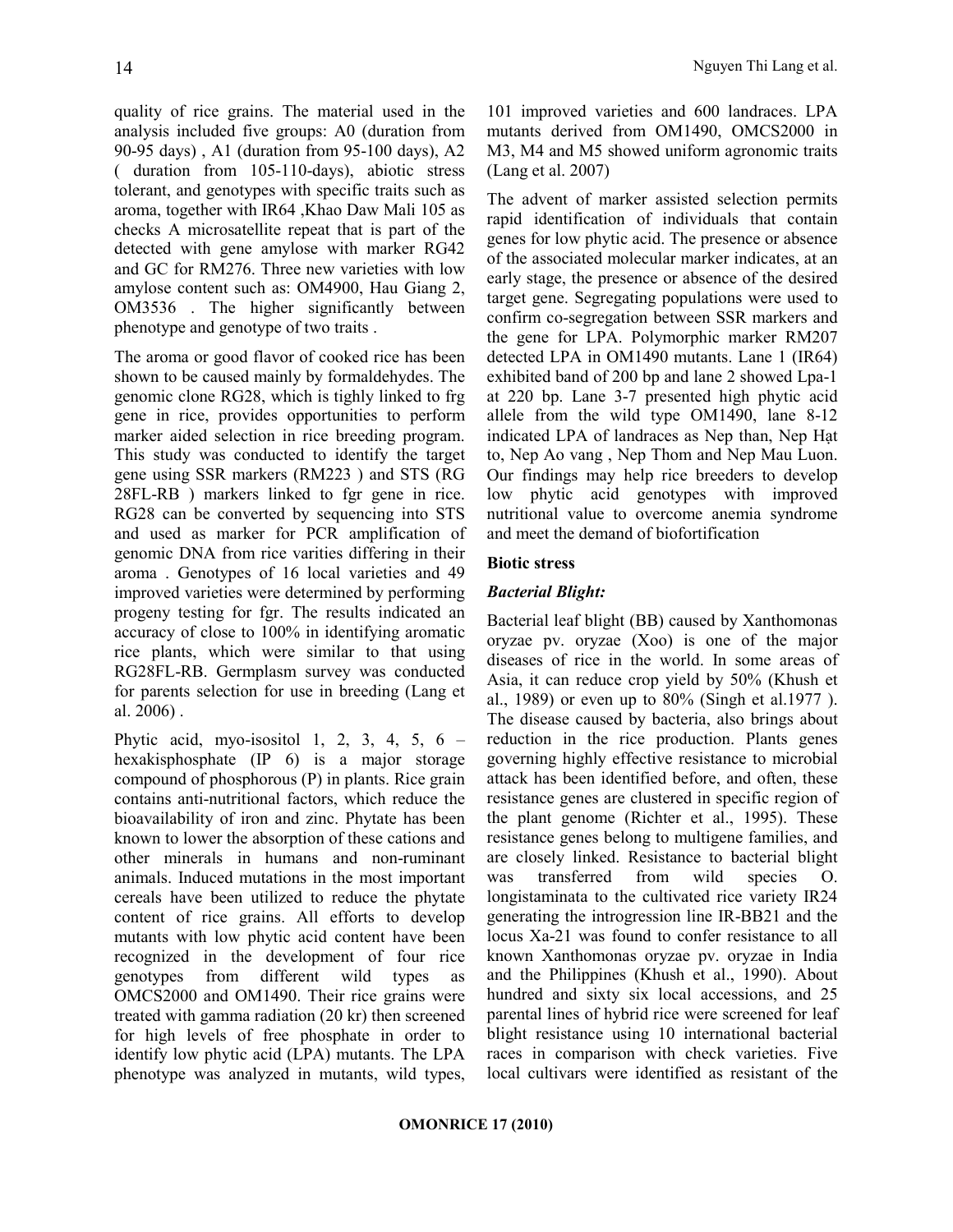bacterial races as IRBB21, 3 cultivars showed resistant reaction as IRBB5 and 58 cultivars were resistant to the race No 4 and No 6 as IRBB13. These cultivars were subsequence genotyped using RG556, RG136 and PTA248 for detecting xa-5, xa-13 and Xa-21 genes. PCR reactions using RG556 and PTA248 failed to detect xa-5 and Xa-21. Marker RG136 was successful in selecting 5 local rice accessions and 3 parental lines of hybrid rice containing xa-13 gene. A susceptible modern cultivar (IR24) and the resistant local genotype (Nang Som) were used for developing a backcross population to transfer recessive xa-13 gene. Bacterial blight resistance gene, xa-13, was not detected in the first BC generation. Screening of 130 plants with IR24 phenotype in BC1F2 population identified 20 plants that were resistant to at least 6 races including race 4 and race 6 (typical resistance phenotype of xa-13 gene). These plants were genotyped with 5 microsatellite markers (RM21, RM114, RM122, RM164, and RM190), of which 2 markers RM21 and RM190, showed polymorphisim with the accuracy of 55% and 50%, respectively. In comparison with BB pathogen reaction, these plants do not have xa-13 gene but their resistance was caused by multiple genes at other loci.

Marker-assisted backcrossing (MABC) has been successfully used by Huang et al. (1997) for pyramiding four resistance genes into IR24 background. DNA marker-assisted selection was employed to select xa-13 and xa-5 bacterial blight resistance genes. Genotypes with both genes were selected from NIL populations involving indica x indica crosses. DNA marker-assisted selection was employed to select xa-13, xa-5 and Xa-4 bacterial blight resistance genes. Genotypes with both genes were selected from four BC4F4 populations from IR24/ Base (local Vietnamese variety). With the assistance of PCR-based markers, 60 true breeding lines were identified from CLRRI and 100 BC4F4 populations were also subjected to marker assisted selection for xa-13 locus. Plants were analyzed with the STS marker RG136, which showed polymorphism between IR24 and other parental lines involved in the crosses. PCR analysis was conducted using oligos RG136 in an BC4F4 population segregating for xa-13 locus. OMCS2000 showed banding pattern identical to that of its xa-13 parent, Based on this, these plants were therefore, assumed to carry xa-13 gene in homozygous state. The homozygotes and heterozygotes were scored and goodness of fit was tested. One hundred plants were raised from each selected BC4F4 plant. Sixty (60) lines raised from each selected line were tested against 11 races of bacterial blight pathogen, and all the plants showed resistance to BB pathogen. The resistance reaction was also confirmed using SSR and STS markers for xa-13, xa-5 and Xa-4 resistance genes, and superior plants carrying Xa-5 gene were selected (OM 2517 and OM 5636). Besides, five lines carrying Xa-4 gene (OM 2718, AS996, OM2514 , OMCS2000 and DS2002) were selected. In total, 60 phenotypically superior plants carrying genes for resistance were selected (Phuc and Lang, 2005).

#### Blast resistance

Blast is caused by Pyricularia grisea Cav., is one of the major fungal diseases of rice in Vietnam. Local varieties have been considered as genetic sources of disease resistance. This study aims at using DNA marker assisted selection to breed varieties that have blast resistance genes such as Pi-2(t), Pi-5(t) and Pi-3(t). STS marker RG64 was used to screen 100 local varieties for the presence of Pi-2(t) in chromosome 6, and SSR marker RM21 was used for Pi-5(t) and Pi-3(t) genes in chromosome 4. Phenotypic evaluation was used to compare selected lines with checks to evaluate the accuracy of genotypic selection using these markers, and the data showed that MAS has an accuracy of 100% for the STS marker RG64 and 99.49% for SSR marker RM21. These markers, are therefore sufficiently accurate for use in breeding to select breeding lines that have blast resistance genes. The local genotypes Nang Huong, Lem Bui, Soi Da, Nang Tra, Nang Tra Ran Doc, Soc Nau, and Te Tep have 3 blast resistance genes  $Pi-2(t)$ ,  $Pi-5(t)$ , and  $Pi-3(t)$ , and are considered as valuable material for pyramiding resistance genes to develop varieties with durable resistance.

#### Development of blast resistant rice varieties

The resistance genes in CLRRI rice varieties were examined based on reaction patterns of isolates of blast Pyricularia grisea Sacc., from CLRRI. To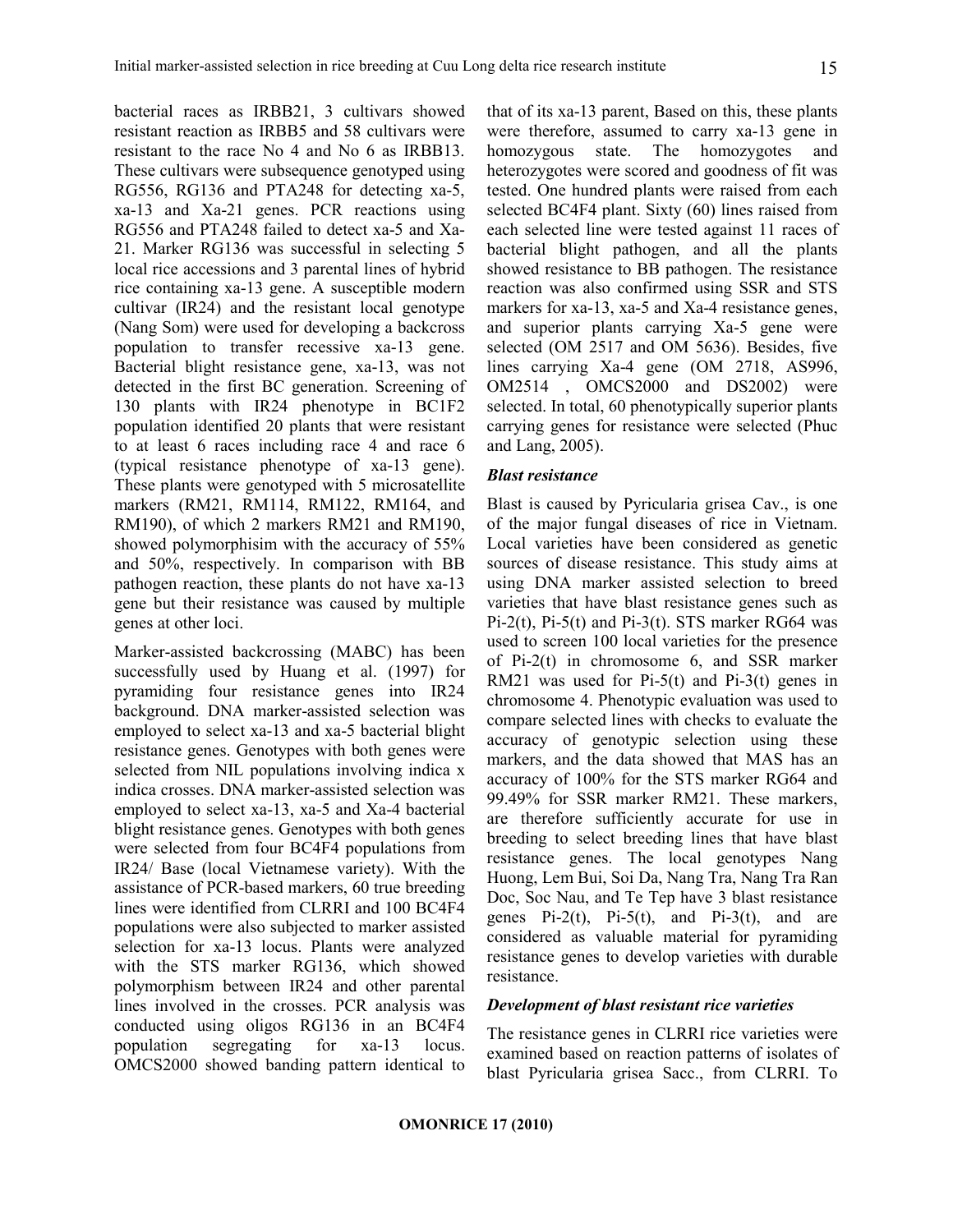confirm the genes, genetic analyses were carried out using BC1F2 progenies derived from crosses of IRRI varieties with IR24 and IR36 . This study demonstrated the utility of differential system in elucidating the genetic constitution of CLRRI and IRRI varieties for blast resistance (Table 8). A backcross population consisting of 118 BC2F2 lines derived from IR24 / OM2514 was analysed for blast resistance genes and genotyped with 14 simple sequence repeat (SSR) markers. One SSR marker (RM21) was significantly associated with blast resistance in rice  $(P=0.01)$ . These markers accounted for phenotypic variation ranging from 9.6% to 20.5% and contributed to 66% of the total variation of percentage diseased leaf area (DLA) observed under natural infection. To evaluate the genetic backgrounds and introgression of resistance genes from donor varieties, the graphical genotypes of the population were constructed using 3 SSR markers, RM44, RM111, RM483 and marker  $\varphi$ X174 – HaeIII (Fig 2). These materials will further be used for breeding.

Table 7. Reaction pattern of F2 lines from IR24/OM2514 and IR36/OM2514 to blast isolates from CLRRI (OMP -1)

| Designation      | Score      | Score      | Score      | Score      | Score      | Score      |
|------------------|------------|------------|------------|------------|------------|------------|
|                  | reaction 0 | reaction 1 | reaction 3 | reaction 5 | reaction 7 | reaction 9 |
| <b>IR24</b>      |            |            |            |            |            | 30         |
| OM2514           |            | 30         |            |            |            |            |
| F1               | 50         | 32         | 27         | 44         | 27         | 75         |
| BC1F2            | 32         | 45         | 22         | 44         | 27         | 75         |
| IR36 / OM2514    |            |            |            |            |            |            |
| IR <sub>36</sub> |            |            |            |            |            | 10         |
| OM2514           |            | 30         |            |            |            |            |
| F <sub>1</sub>   | 50         |            |            |            |            |            |
| BC1F2            | 12         | 40         | 34         | 27         | 50         | 25         |

A set of 28 differential varieties is a useful tool to identify blast resistance genes in rice and to characterize the new varieties. The reactions of 28 lines to the blast isolates from CLRRI were confirmed using markers RM44, RM111, RM483 together with marker  $\varphi$ X174 – Hae III.

Introgression of a resistance gene for brown plant hopper ( BPH)

Several wild species of rice with high degree of resistance to pests have been identified at IRRI. Similarly, O. rufipogon, a wild rice is tolerant to acid sulfate soils that occurs in Dong thap Muoi, Vietnam. The wild species thus offer great potential to transfer genes for tolerance to biotic and abiotic stresses into rice cultivars. CLRRI has generated a series of hybrids, and introgression lines from the crosses of elite breeding lines of rice with several wild species. Genes for resistance to brown plant hopper (BPH), bacterial leaf blight and blast have been transferred from several wild relatives into cultivated rice. The BPH resistant line from O. sativa / O. officinalis have been released as commercial variety for cultivation in Mekong Delta such as AS 996. Some of the genes introgressed from wild species have been tagged with molecular markers. IRRI and CLRRI have strong on-going collaboration on the evaluation and utilization of wide cross progenies. Under the Rockefeller Foundation (RF) support, tagging of BPH resistance loci was conducted with microsatellite markers at Texas A&M University from Oryza officinalis / IR50 (Buu et al., 2005). It showed that the genes for BPH resistance (biotype 4) are linked with RM18 on chromosome 7 at a distance of 1.3 cM, and RM168 on chromosome 3 at a distance of 1.9 cM.

Backcross progenies from crosses with IR64 / O. rufipogon and IR64 / O. officinalis were evaluated for BPH resistance. The results indicated that O. officinalis was a good donor resistant to BPH (Table 8)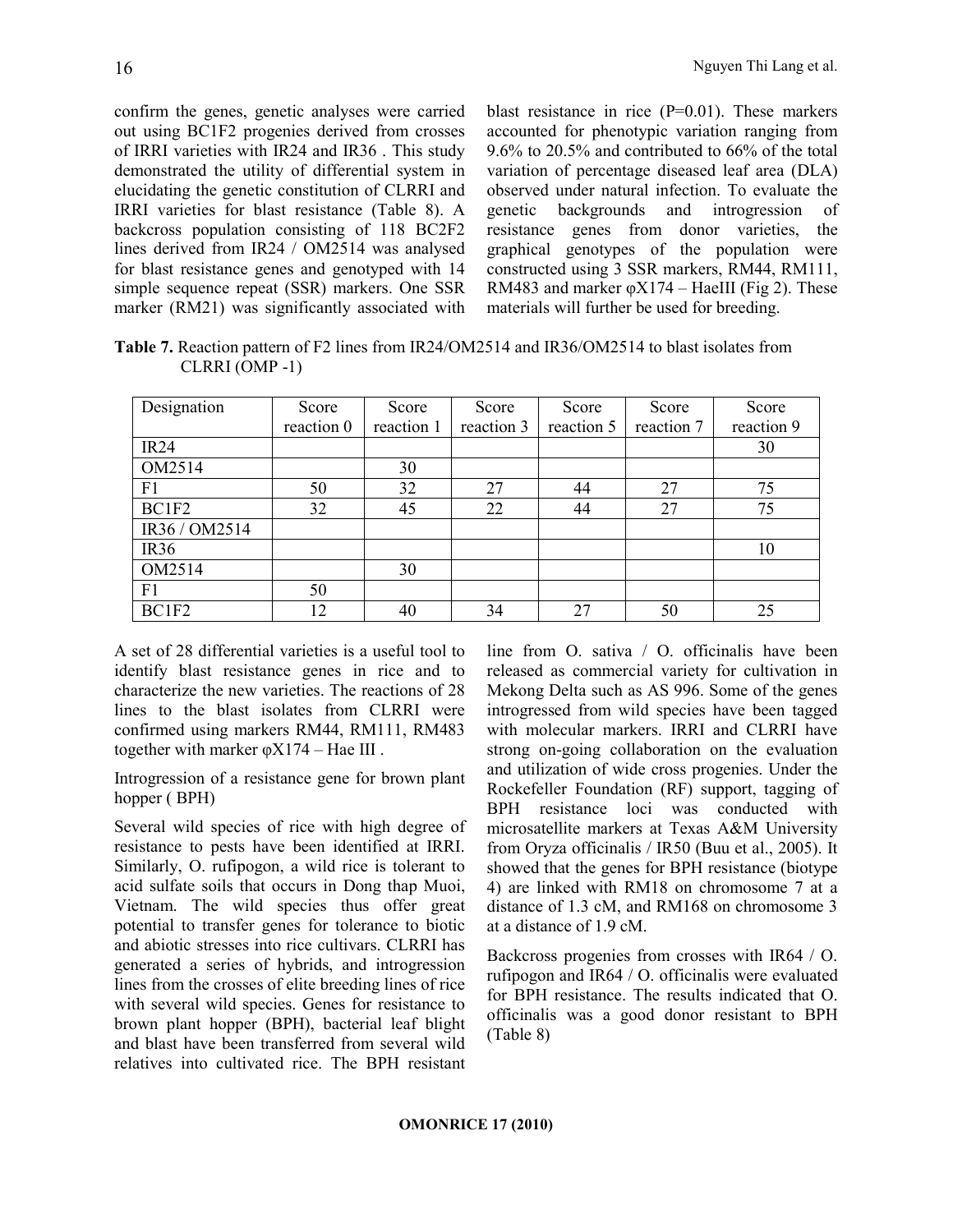|   |                     | <b>B</b> ph          |              | <b>RGSV</b> |                 | <b>RRSV</b>   | ??  |
|---|---------------------|----------------------|--------------|-------------|-----------------|---------------|-----|
|   | Numbers Designation | Numbers of   Numbers |              | Numbers of  | Numbers R f     | Numbers for   |     |
|   |                     | suceptible           | of resistant | suceptible  | (medium) Plants | R resistance) |     |
|   |                     | plants               | plants       | plants      |                 |               |     |
|   | IR64/ $O$ .         |                      |              |             |                 |               |     |
|   | Rufipogon           | 56                   | 170          | 26          | 226             | $\Omega$      | 226 |
| 2 | IR 64/              |                      |              |             |                 |               |     |
|   | Nang Thom           |                      |              |             |                 |               |     |
|   | Cho Dao             | 356                  | 12           | 15          | 353             | 10            | 358 |
| 3 | IR 64/ $O$ .        |                      |              |             |                 |               |     |
|   | officinalis         | 30                   | 91           |             | 121             |               | 121 |

Table 8. Reaction patterns of BC2F1 lines to BPH from Vietnam

R: resistance

Brown plant hopper causes direct damage by sucking plant sap, and it also tranmits several viral diseases such as rice grassy stunt (RGSV; Rivera et al 1966) and ragged stunt (RRSV; Ling et al., 1978). About 121 lines derived from the cross IR64 / O. officinalis were evaluated. It indicated that all lines were resistant to RGSV and RRSV while lines derived from IR64 / Nang Thom Cho Dao and IR64 /O. rufipogon were less resistant.

The survey revealed three markers RM270 linked to target regions on chromosome 12 that contained genes for BPH resistance. O. officinalis had large effects on BPH resistance. The five loci independently acted of each other in determining the resistance. However, the record did not detect polymorphism for Oryza rufipogon.

#### Abiotic stress

Environmental stresses such as drought, salinity, submergence, and phosphorus deficiency are major factors limiting plant productivity. Plants have developed different physiological and biochemical strategies to adapt or tolerate to these stress conditions in response to various environments. Tolerances of plants to environmental stresses sometimes involve the accumulation of compatible low-molecular weight osmolytes such as sugar alcohols, special amino acids, and glycine betaine as an adaptation mechanism, especially under water stress. Drought tolerance

In most rice growing areas, yield reduction due to drought have been observed. To overcome this problem, A marker-assisted backcrossing (MABC) breeding programme was initiated to improve the root morphological traits, and thereby, drought tolerance of the Vietnam upland rice varieties. The recurrent parent in the advanced bacrossing had not previously been used for quantitative trait locus (QTL) mapping. The donor parents used were WAB 880-1-38-18-20-P1, IR65195-3B-2-2- 2-2 and WAB881 SG9 from IRRI. These lines were crossed with OM1490 and OM4495 (indica varieties). A linkage map was constructed with SSR markers spanning 260.4 cM along chromosome 9 with average interval of 16.13 cM and used for QTL mapping with MapMarker/ QTL. LOD score of 3.0 was used as the threshold to identify the putative QTLs. Both parents contain favorable QTLs affecting this trait, suggesting the likelihood of recovering transgressive segregants. Phenotypic and genotypic evaluations using 20 markers on a total of 229 lines was completed. BC2F2 lines were evaluated for root length (RL), spikelet fertility (SF), drought recovery score (DRS) and yield (Y) at CLRRI. A target segment on chromosome 9 (RM201) signifcantly increased root length and DT under drought stress treatments, confirming that this root length QTL from OM1490 / WAB 880-1-38-18-20-P1; OM1490/WAB881 SG9, OM4495/IR65195-3B-2- 2-2-2. The data suggest that drought tolerance for yield components is largely associated with genetic and physiological factors independent from those determining the traits per se. The implications of these results for developing an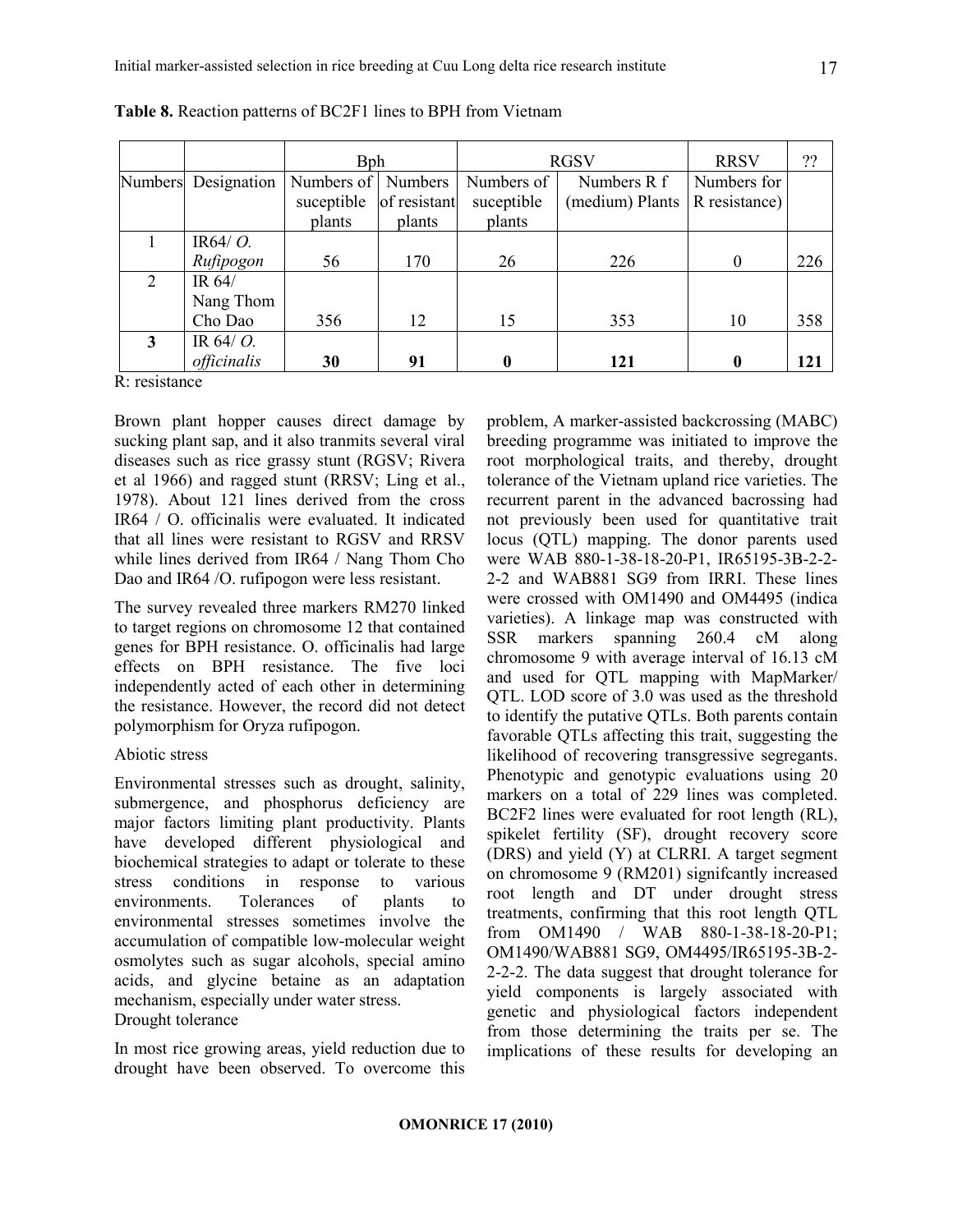efficient strategy of marker-assisted selection for drought tolerances are discussed.

## Phosphorus deficiency tolerance

A molecular map was constructed according to published microsatellites data from Cornell University and from Japan. About 116 microsetellite markers were assigned to linkage groups using MapMarker. Although there are a few gaps of more than 50 cM, the linkage map had a total map length of 2,905.50 cM. The average interval size was 23.05 cM, the smallest size was in chromosome 12 and chromosome 9 (12.50cM) and the largest size was in chromosome 3. There are a few gaps larger than 50 cM. It indicated that the genetically related parents cause the low turn of polymorphism for microsatellite markers.

A mapping population of 225 RIL lines (recombinant inbred lines) was derived from a cross between OM2395 / AS996 by single seed descent method. This population was used to detect quantitative trait loci (QTL) associated with P-deficiency tolerance. From the random sample and SMA (single maker analysis), F-tests were significant, indicating markers associated with Pdeficiency tolerance. The results showed that individual putative QTLs explained an average of phenotypic variation ranging from 11.01% to 11.67%. RM247 and RM235 showed the highest F-value ( P<0.001) and therefore are most likely to be linked to the P-deficiency tolerance trait. Five QTLs were detected in chromosome 1, 2, 5, 9 and 12. Composite interval mapping was implemented using QTL mappmarker Software, with a threshold of LOD>3.0. Three putative QTLs were detected with percentage of variance explaining between 11.2% - 9.13% of the variation in root length and root dry weight, respectively. Salinity tolerance

Salinity is one of the major problems in agriculture, limiting crop growth and production in many parts of the world. We investigated the genetic basis of salinity tolerance and evaluated improved varieties using microsatellite markers. Phenotypes were evaluated by visual scores of salt injury at vegetative and reproductive stages under salt stress of  $EC = 12$  dS/m in phytotron. To examine the power of the identified SSR marker in predicting the phenotype of the salt locus, we determined the genotypes of 93 improved varieties at RM223 locus. The results indicated an accuracy of more than 95 % in identifying the tolerant plants, which was similar to that using RM223.

The results of the germplasm survey using genotypes such as OM5900, OM5930, OM6036, OM6037, OM6043, OM6041, OM6042, AS996, OM3729, OM4675 will be useful for the selection of parents in breeding programs aimed at transferring these genes from one background to another and use in marker assisted selection. These newly developed varieties gave significantly higher yields over three years of testing and results indicated its superiority over the control varieties Pokkali and Doc Do. Results of evaluation of these genotypes at 12 locations showed higher yields under field conditions, confirming their superiority in saline areas.

Method which has been used to identify markers tightly linked to a gene of interest makes use of more population (F2, BC,….) which differ in the presence or absence of the target gene and a small region flanking the target gene. If the source of the gene and the recurrent parent are sufficiently divergent, markers will reveal polymorphisms between the population and the recurrent parents. In this strategy, markers need not be mapped by the usual segregation analysis in order to be localized near the target gene. A breakthrough has been achieved in breeding, some promising combination with high yield from 5-7 ton/ha (Table 9)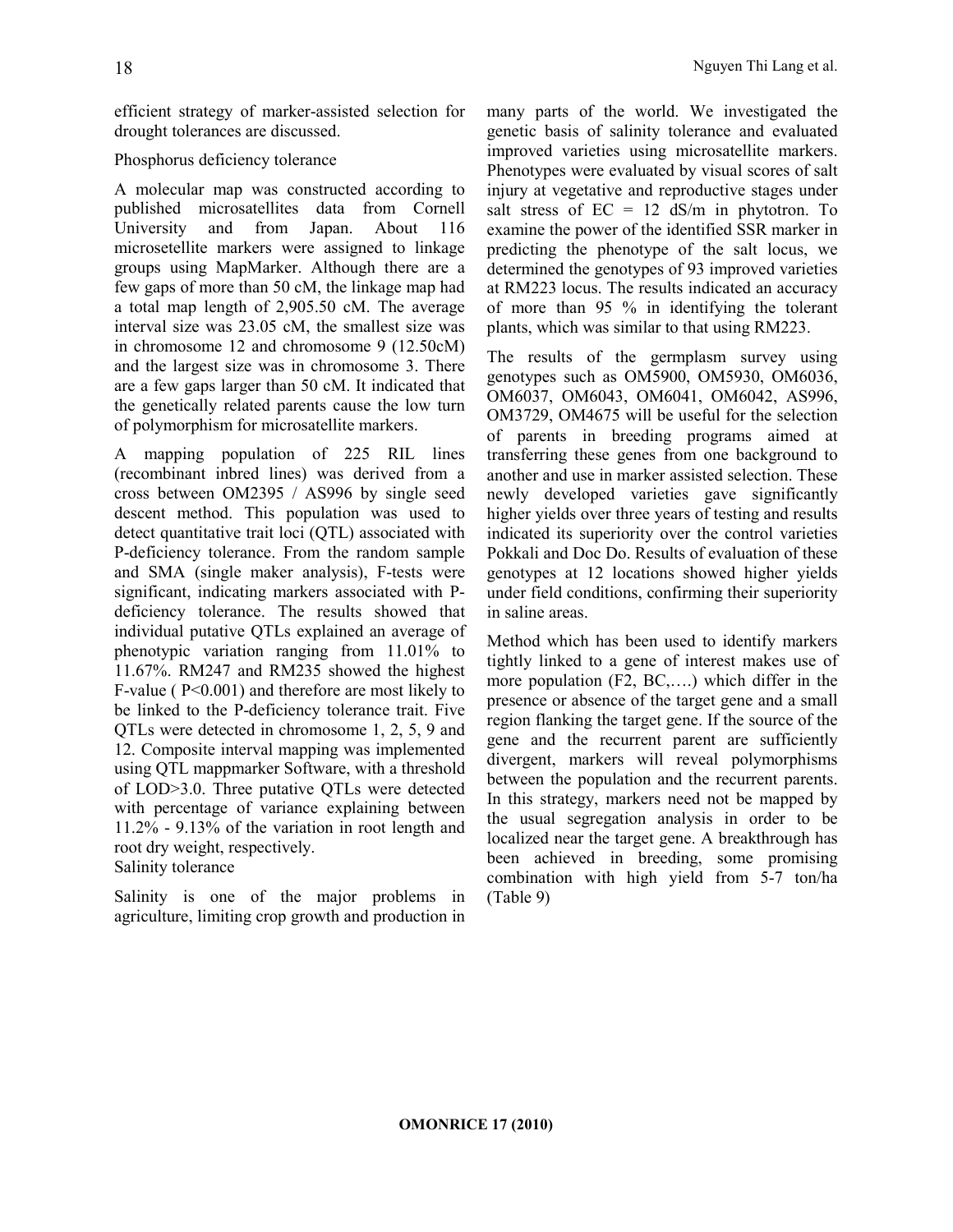| N <sub>o</sub> | Designation | Parentage            | Marker       | Trait                        | Released Year |
|----------------|-------------|----------------------|--------------|------------------------------|---------------|
|                | OM4495      | IR64/OM1706//IR64    | <b>RM42</b>  | Good grain quality           | 2005          |
| $\mathfrak{D}$ | OM4498      | IR64/CS2000//IR64    | RM223        | Good grain quality, salt and | 2007          |
|                |             |                      |              | BPH tolerant and high yield  |               |
| 3              | OM4900      | C53/Jasmine 85//     | RG28,        | Good grain quality, aroma    | promising     |
|                |             | Jasmine 85           | RM264,       | and high yield               |               |
|                |             |                      | <b>RM42</b>  |                              |               |
| $\overline{4}$ | OM5239      | IR64/OM2395          | RM42         | high yield                   | 2007          |
| 5              | OM5240      | IR64/BusoK           | RM42         | high yield                   | promising     |
| 6              | OM6055      | <b>OMCS 2000/D43</b> | RM223        | high yield, short days       | promising     |
|                | OM5636      | D26/IR68//IR68       | <b>RM241</b> | P def. tolerance             | promising     |
| 8              | OM5635      | D20/IR68//IR68       | RM42         | high yield, short days       |               |
| 9              | OM5634      | D19/IR68//IR68       | waxy         | high yield, short days       |               |
| 10             | OM5900      | AS996/IR50404        | RM315        | Salt tolerance               |               |
| 11             | OM5936      | OM1490-55/C53        | RM223        | high yield, short days       | promising     |
| 12             | OM6162      | C50/Jasmine 85       | RG28,        | Good grain quality high      | promising     |
|                |             |                      | RM42,        | yield, short days            |               |
|                |             |                      | <b>RM270</b> |                              |               |
| 13             | OM6073      | C3/D3//C3            | <b>RM270</b> | high yield, short days       | promising     |

Table 9. Some examples of lines successfully developed using MAS.

### **CONCLUSION**

Molecular markers reveal polymorphisms at the DNA level. With the rapid progress in technological innovations, a lot of new molecular resources and tools such as molecular markers for precise genetic mapping, and, high-quality genome sequence for comprehensive molecular analysis of genome structure and function, have already become available for rice. Diversity within the genomic components is very important for finding new alleles for breeding novel varieties and for understanding the molecular bases of the variation in different traits. One of the main objectives for plant breeders is to improve existing cultivars, which are deficient in one or more traits by crossing such cultivars with lines that possess the desired trait. With the advent of DNA marker technology, several types of DNA markers and molecular breeding strategies are now available to plant breeders and geneticists, helping them to overcome many of the problems faced during conventional breeding. The applications of DNA marker technology in the genetic analysis and improvement of crop plants is now more feasible. The impact can be observed not only by the great progress in the field of molecular biology, but also in many achievements in other related fields of science. Currently, there is a greater possibility to boost rice production to meet the increasing demand for food and overcoming the problem of malnutrition than ever before.

#### Acknowledgments

The authors would like to thank the Ministry of Agriculture and Rural Development (MARD) for financial support to work on rice. We also appreciated career development grant provided by the Rockefeller Foundation for supporting the research on upland rice, the CGIAR Chalenge Program on Water and Food (Project 7) for support the work on salinity tolerance. We would like to thank our IRRI sponsorers as Drs Ning Huang, Zhikang Li, DS Brar, GS Khush, AM Ismail, Hei Leung, CM Vera-Cruz, and CLRRI colleagues as Drs LM Chau, PV Du for their kind supports and useful suggestions.

### **REFERENCES**

Buu BC and NT Lang. 2004. QTL for salt tolerance gene. Final report of project sponsorred by The Ministry of Agriculture and Rural Development . .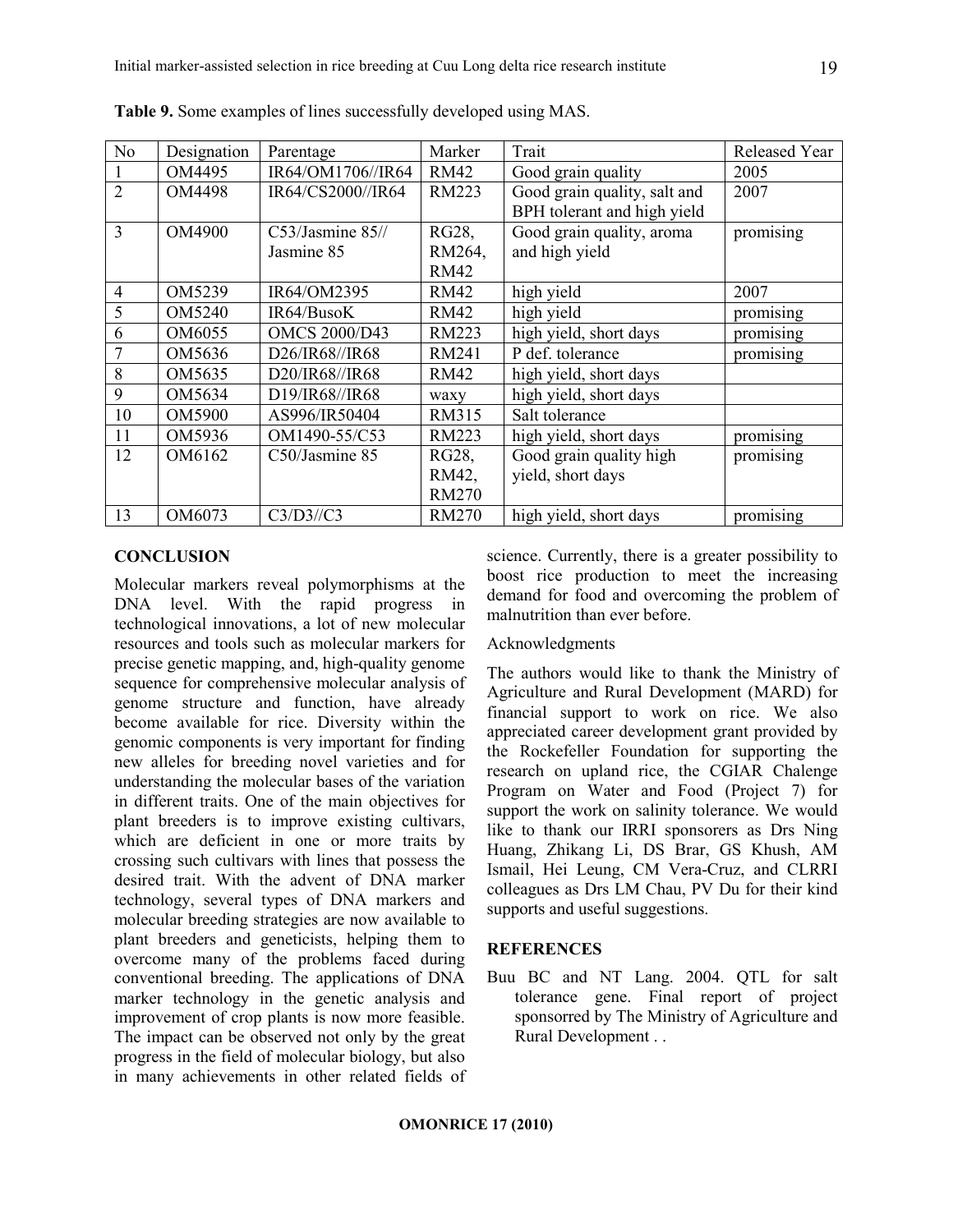- Buu BC and NT Lang NT. 2005. Research and apply molecular marker to detect Bown plant hopper resistance . Meeting Biotechnology at Hanoi . Section 8.2
- Bonman JM and DJ Mackill D J . 1988. Durable resistance to rice blast disease . Oryza 25: 103 – 110.
- Huang N, ER Angels, J Domingo, G Mangpantay, S Singh, G Zhang, N Kumar, BJ Vadivel, GS Khush. 1997. Pyramiding of bacterial blight resistance genes in rice: marker-assisted selection using RFLP and PCR. Theor Appl Genet 95: 313–320.
- Khush GS, E Bacalangco and T Ogawa. 1990. A new gene for resistance to bacterial blight from Oryza longistaminata. Rice Genet Newslet 7:121 – 122.
- Ling KC, ER Tiongco and VM Aguiero. 1978. Rice ragged stunt, a new virus disease. Plant Dis Rep 62: 70 – 75
- Mew TW. 1989. An overview of the world bacterial bight situation.In: Bacterial Blight of Rice, pp. 7–12. International Rice Research Institute, Los Banos, Laguna, Philippines.
- Mew TW and CM Vera-Cruz. 1979. Variability of Xanthomonas oryzae in infection of rice differential. Phytopathol 69: 152 – 155.
- Lang NT. 2002. Protocol for biotechnology. Agriculture publish House
- Lang NT and BC Buu, 2004a. Molecular genetic analysis and marker- assisted selection for restore line and bacterial blight resistance in hybrid rice. SABRAO of breeding and genetics  $.36(2)$  83 – 93.
- Lang NT and BC Buu. 2004b. Genetic for salt tolerance in bulk population. Agriculture publish House 6: 824-826.
- Lang N T,.Li Z and Buu B C. 2001. Fine mapping for blast resistance gene in rice using bulked segregant analysis. Omon rice 9:  $1 - 9$
- Lang NT, S Yanagihara, BC Buu. 2001a.A microsatellite marker for a gene conferring salt tolerance on rice at the vegetative and

reproductive stages. SABRAO: Breeding & genetic  $11 - 10$ 

- Lang NT, S Yanagihara, BC Buu. 2001b. QTL analysis of salt tolerance in rice. SABRAO: Breeding & Genetic: $1:11 - 20$
- Lang NT and BC Buu. 2003a.Genetic and physical maps of gene Bph-10 controling brown plant hopper resistance in rice ( Oryza sativa L.). Omon rice 11: 35 – 41
- Lang NT , TB Thao,BC Buu. 2004. Genetic for aroma gene in rice. House agriculture publish 6:  $827 - 829$ .
- Lang NT and BC Buu. 2004c. Gen waxy (Wx) in grain quality by marker molecular. Agriculture publish House 9: 1170 – 1172.
- Lang NT and BC Buu . 2004d. Fine mapping with microsattelite marker to detected aroma in rice. Agriculture publish House 192 – 199.
- Lang NT, VH Dong, BC Buu. 2005a. Microsatellite marker linkage with Protein in Chromosome 7 in rice (Oryza sativa L.) Biotechnology 3 (2): 231 – 236.
- Lang NT and BC Buu. 2005b. QTL mapping for P tolerance in rice (Oryza sativa L.) . Biotechnology Meeting . Section 8.2
- Lang NT, TA Nguyet, NV Phang and BC Buu. 2006. Breeding low phytic acid mutants in rice (Oryza sativa L.). Reported in Fianal Meeting of RAS, Ho chi Minh City
- Lang NT, and NV Phang. 2007. Low phytic acid gene evaluation on variation in rice . Agricultural Publisher, Ho chi Minh City, Vietnam Science and Technology Joural of Agriculture & Rural Development Vol 1: 29 – 40.
- Phuc NV and NT Lang. 2005. STS and microsatellite marker-assisted selection for bacterial blight resistance genes in rice, Oryza sativa L. Omone rice (?)
- Rivera.CT, SH, Ou and TT Lida. 1966. Grassy stunt disease of rice and its transmission by Nilaparavata lugens ( Stal). Plant Dis Rep 50:  $453 - 456$ .